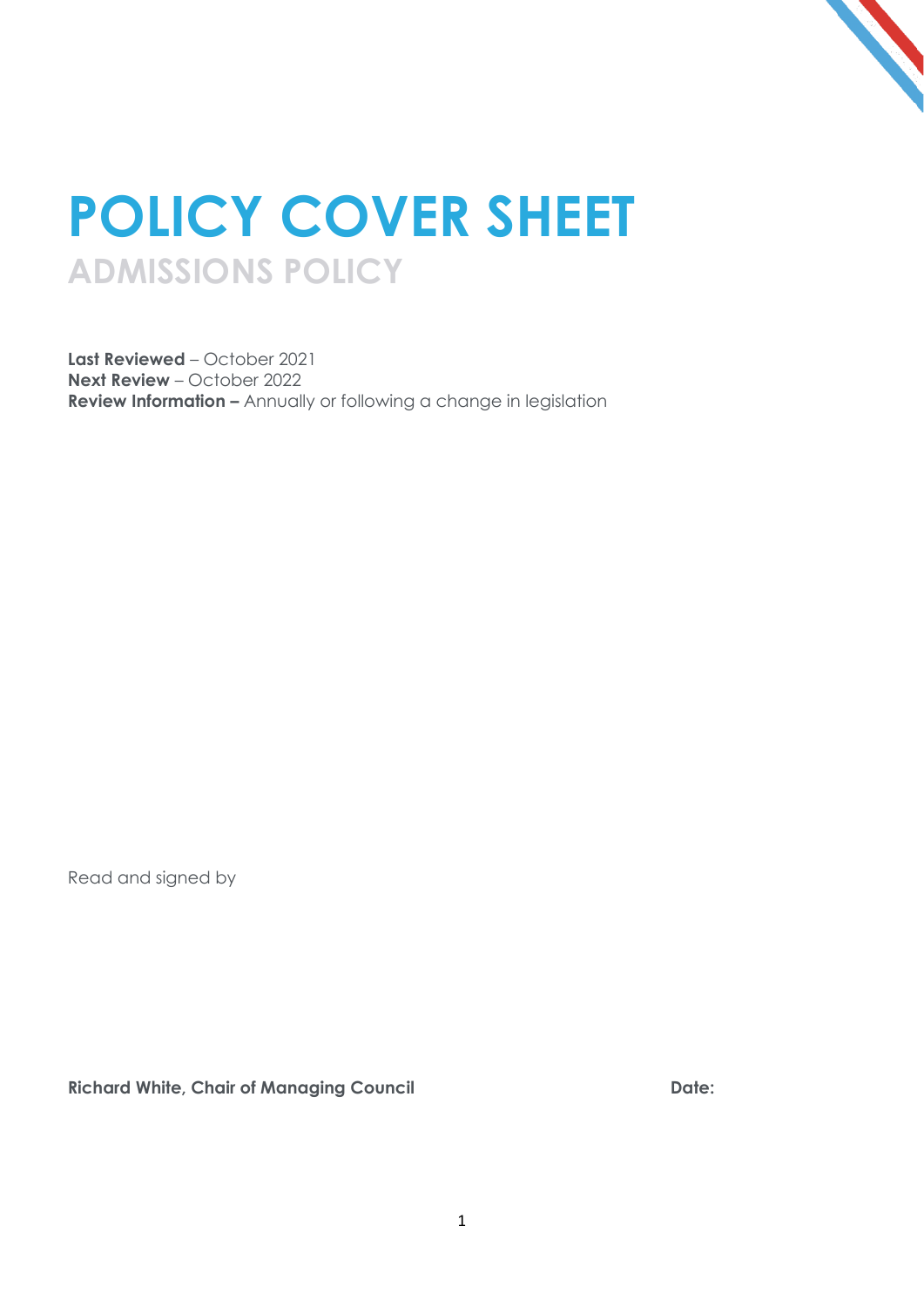

# **POLICY REVIEW**

#### **REVIEW JOURNAL**

| Version |           |              | Approved   Revision Date   Description of change | Author    |
|---------|-----------|--------------|--------------------------------------------------|-----------|
|         | Bv        |              |                                                  |           |
|         | <b>HM</b> | October 2021 |                                                  | <b>HM</b> |

#### **DOCUMENTS & GUIDANCE REFERED TO IN REVIEW**

| Document/Guidance                        |  |
|------------------------------------------|--|
| The Equality Act, 2010 and schools, 2014 |  |

#### **APPENDIX INFORMATION**

| $-1$<br>$\cdots$<br><u>.nnendix</u><br><b>Title</b><br>. XII.<br>$A$ $\cup$<br>$\tilde{}$<br>$\sim$<br>~ |  |
|----------------------------------------------------------------------------------------------------------|--|
|----------------------------------------------------------------------------------------------------------|--|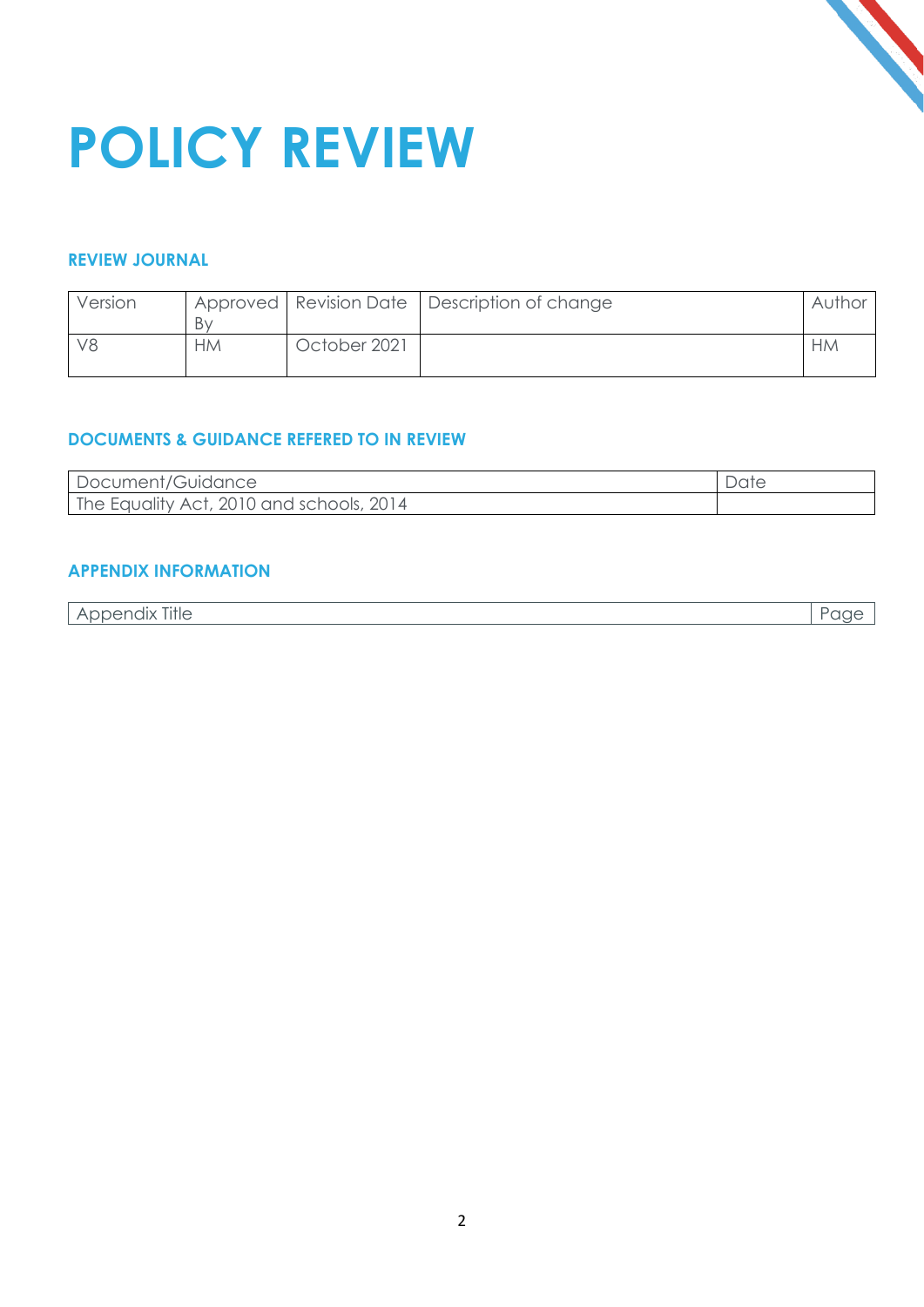

### **ADMISSIONS POLICY**

*This is the admissions policy for Polwhele House including the Early Years Foundation Stage. It is published on our website for parents of current and prospective pupils as per ISI Guidelines.*

Admission to the school depends upon a prospective pupil meeting the criteria required to maintain and, if possible to improve, the educational and general standards for all its pupils commensurate with the ethos to which the school aspires. The school must also feel reasonably sure that it will be able to educate and develop the prospective pupil to the best of his or her potential and in line with the general standards achieved by the pupil's peers, so that there is every chance that the pupil will have a complete, happy and successful school career and emerge a confident, well-educated and well-rounded adult with a good prospect of a satisfying life. These criteria must continue to be met throughout the pupil's time at the school.

With consideration to The Equality Act, 2010, the school's policy is to apply these criteria to all pupils and potential pupils regardless of any disability, race and ethnicity, sex, religion/belief or learning needs (including children with EAL), of which it is aware, subject to its obligation to make reasonable adjustments not to put any disabled pupil or potential pupil at a substantial disadvantage compared to any pupil who is not disadvantaged because of his or her disability.

The School's policy is to conduct its admission on a fair and non-discriminatory basis. We are committed to inclusivity and are committed to removing obstacles for all pupils undertaking our admissions process. We welcome pupils with special educational needs or with physical disabilities to apply for admission and will comply with our legal and moral responsibilities throughout our admissions process.

The school asks parents to complete a form, which includes questions on disability, in respect of a prospective pupil at the time of application. In assessing any pupil or prospective pupil the school may take such advice and require such assessments as it regards as appropriate. Subject to this, the school will be sensitive to any requests for confidentiality.

Facilities and support for some disabilities may be beyond our current capacity and parents should consult the school's accessibility document (Accessibility Plan). This shows the ways in which we aim to make the school progressively more accessible to disabled pupils.